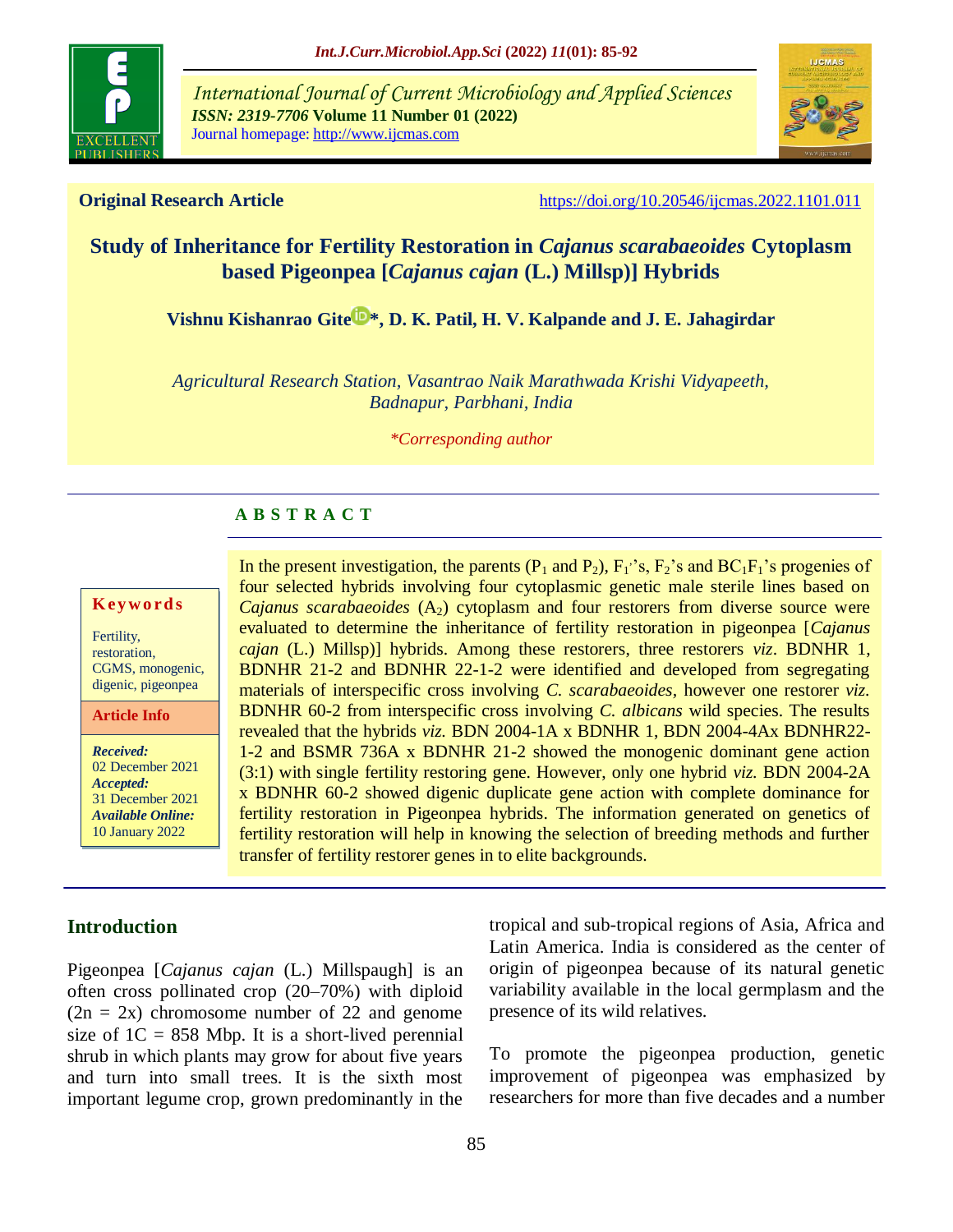of cultivars were developed from hybridization programmes and selection of landraces (Singh *et al.,* 2005). However, the progress in the genetic improvement of production potential has been limited and the improved cultivars failed to enhance the productivity of the crop. Therefore, an alternative breeding approach such as hybrid technology, which has been profitably used in a number of cereals, vegetable and fruit crops was attempted in pigeonpea to enhance the yield. The availability of male sterility system, exhibiting large variation in natural out crossing with precise selection of pollen fertility restorers recognized as an important tool for genetic improvement of yield and may serve as a major fruitful technique to break existing yield barriers through heterosis breeding (Saxena & Sharma, 1990).

Three lines system of hybrid technology, which is based on cytoplasmic-nuclear male-sterility, is expected to make a quantum increase in production and boost the productivity of Pigeonpea yield. Cytoplasmic male-sterility is under extra-nuclear genetic control (under the control of the mitochondrial or plastid genomes). They show non mendelian inheritance and are under the regulation of cytoplasmic factors. In this system, male sterility is inherited maternally and is never lost or diluted in the succeeding generations of reproduction. The success in development of pigeonpea hybrids largely depends on availability of effective restorers and precise basic knowledge on the genetics of fertility restoration of such lines. In pigeonpea, two dominant genes  $(Rf_1$  and  $Rf_2)$  have been identified and reported by Saxena *et al.,* (2011), which impart fertility restoration to the hybrid plants. The fertility restorer (Rf or Fr) genes in the nucleus suppress the male-sterile phenotype and allow the production of high yielding CGMS-based hybrids. In the exploitation of heterosis from potential crosses, the level of fertility restoration would likely be the key for added yield advantages. Therefore, a precise understanding of the inheritance of fertility restoration, pollen fertility (%) and amount of viable pollens produced by particular hybrid are important traits and had a basic need for the successful production of high yielding CGMS-based hybrids in pigeonpea.

#### **Materials and Methods**

The experimental materials comprising the parents  $(P_1 \text{ and } P_2)$ ,  $F_1$ 's,  $F_2$ 's and  $BC_1F_1$ 's progenies of four selected hybrids involving four CGMS lines based on *Cajanus scarabaeoides*  $(A_2)$  cytoplasm and four restorers from diverse source were evaluated to determine the inheritance of fertility restoration in pigeonpea [*Cajanus cajan* (L.) Millsp)] hybrids. Among these restorers, three restorers *viz*. BDNHR 1, BDNHR 21-2 and BDNHR 22-1-2 were identified and developed from segregating materials from interspecific cross involving *C. scarabaeoide* wild species accession*,* however one restorer *viz.* BDNHR 60-2 was identified and developed from segregating materials of interspecific cross involving *C. albicans* wild species accession.

During *Kharif* 2018-19 season, the crossing programme involving four male-sterile lines (BDN 2004-1A, BDN 2004-2 A, BDN 2004-4 A and BSMR 736 A) with four restorers (BDNHR 1, BDNHR 60-2, BDNHR 22-1-2 and BDNHR 21-2) respectively was undertaken to obtain four hybrid crosses *viz.* BDN 2004-1A x BDNHR 1, BDN 2004- 2A x BDNHR 60-2, BDN 2004-4A x BDNHR 22-1- 2, BSMR 736A x BDNHR 21-2 and then crossing of these four hybrids with their respective CGMS-lines to develop  $BC_1F_1$  progenies was carried out during *Kharif* 2019-20. Simultaneously, these four selected hybrid plants were selfed to produce  $F_2$  seeds. The experimental materials involving the parents  $(P_1$  and  $P_2$ ),  $F_1$ 's,  $F_2$ 's and test cross (A-line x  $F_1$ ) were sown at Agricultural Research Station, Badnapur during *Kharif* 2020-21. Two rows of parental lines and hybrids, four rows of test cross population and eight rows of  $F_2$  will be grown with four meter row length, spaced at 90 cm between rows and 20 cm between plants. The observation on pollen fertility/sterility were observed in  $F_1$ ,  $F_2$ , and test cross populations. The anthers of plants were critically visualized to identify sterility/ fertility of pollen grains at the initial flowering stage of each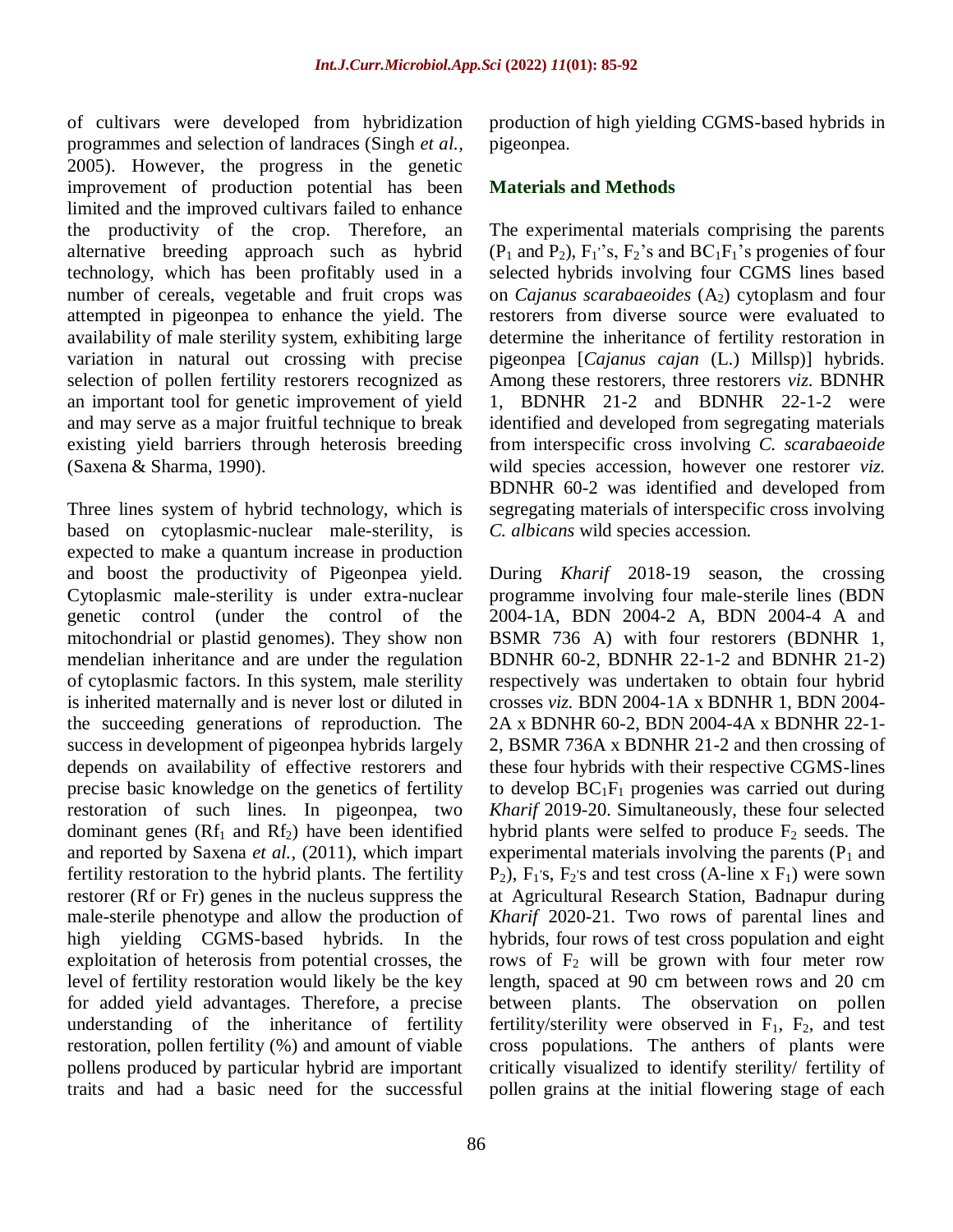plant for each hybrid, their  $F_2$  and back cross populations.

The visual observations for anther colour were recorded on fresh flower after opening from fully grown buds. The anther colour is either yellow or translucent white. The white translucent anthers are completely sterile. However, the observations on anther dehiscence were taken after opening the well developed fresh buds. Based on release of pollen grains powder, the plants are classified as (a) good dehiscent having abundant pollen like cultivated variety or (b) poor dehiscent where the pollen powder was sparse or absence of pollen grain powder then it is classified as non- dehiscent type. Simultaneously, mature pollen grains were collected and stained with acetocarmin solution to distinguish sterile and fertile pollen grains under light microscope. Completely stained pollen grains were classified as fertile and partial or no stained pollen grains were classified as sterile. Pollen fertility counts were taken on individual plants of  $F_1$ 's and their parents. Microscopic observations for pollen fertility were taken for all those plants of  $\overrightarrow{F_2}$  and testcrosses, whose fertility cannot be judged manually/phenotypically. The slides were examined under the microscope at three microscopic fields to avoid all sources of error.

The goodness of fit in  $F_2$  and test cross ratios was tested using a chi-square test (Panse and Sukhatme, 1985). The confirmation of ratios obtained in  $F_2$ segregating populations was done by the ratios obtained in test crosses. While applying  $\chi^2$  test correction were made as suggested by Yates (1934).

#### **Results and Discussion**

Cytoplasmic nuclear-male sterility (CGMS) was maternally inherited and was known to be associated with specific (mitochondrial) genes without otherwise affecting the plant (Budar and Pelletier, 2001). The fertility restorer (*Rf* or *Fr*) genes in the nucleus suppress the male-sterile phenotype and allows commercial exploitation of the CGMS system for the production of hybrid seeds. In present study, observed gene action in  $F_1$  generation and the nature of segregation in  $BC_1$  and  $F_2$  generations are presented in the Table 1 to 4.

The hybrid BDN 2004-1A x BDNHR 1 was evaluated for inheritance of fertility restoration and revealed that all thirty two  $F_1$  plants were found to be male fertile indicating the dominance of fertility restoring genes. The segregation for male sterility and male fertility was depicted in  $F_2$  and  $BC_1F_1$ population of the hybrid BDN 2004-1A x BDNHR 1. Among  $302 \text{ F}_2$  populations grown, 237 plants were fertile while 65 plants showed male sterility indicating segregation for male fertility: male sterility was fit to the expected ratio of 3 fertile: 1 sterile ( $\chi$ 2 = 2.947; P = 0.086) ratio. Whereas, out of 156 plants in  $BC_1F_1$  generation, male fertility was noticed in 85 plants and male sterility was observed in 71 plants suggesting the segregation ratio was fit for 1 fertile: 1 sterile ratio ( $χ$ 2 = 1.256, P = 0.2624). The segregation ratio of 3 fertile: 1 sterile in  $F_2$ generation and 1 fertile : 1 sterile in  $BC_1F_1$ generation of hybrid BDN 2004-1A x BDNHR 1 suggesting the monogenic dominant nature of a single fertility restoring gene.

The study of inheritance of fertility restoration in the hybrid BDN 2004-2A x BDNHR 60-2 revealed that all thirty five  $F_1$  plants were found to be male fertile reflecting the dominance of fertility restoring genes. The segregation for male sterility and male fertility was recorded in  $F_2$  and  $BC_1F_1$  population of the hybrid BDN 2004-2A x BDNHR 60-2. Among 291  $F_2$  populations grown, male fertility was observed in 266 plants while male sterility was recorded in 25 plants indicating segregation for male fertility: male sterility was fit to the expected ratio of 15 fertile: 1 sterile ( $\gamma$ 2 = 2.722; P = 0.099) ratio.

However, out of 143 plants in  $BC_1F_1$  generation, male fertility was noticed in 102 plants, while male sterility was observed in 41 plants suggesting the segregation ratio was fit for 3 fertile: 1 sterile ratio  $(\gamma 2 = 1.028, P = 0.311)$ . The segregation ratio of 15 fertile: 1 sterile in  $F_2$  generation and 3 fertile: 1 sterile in  $BC_1F_1$  generation of hybrid BDN 2004-2A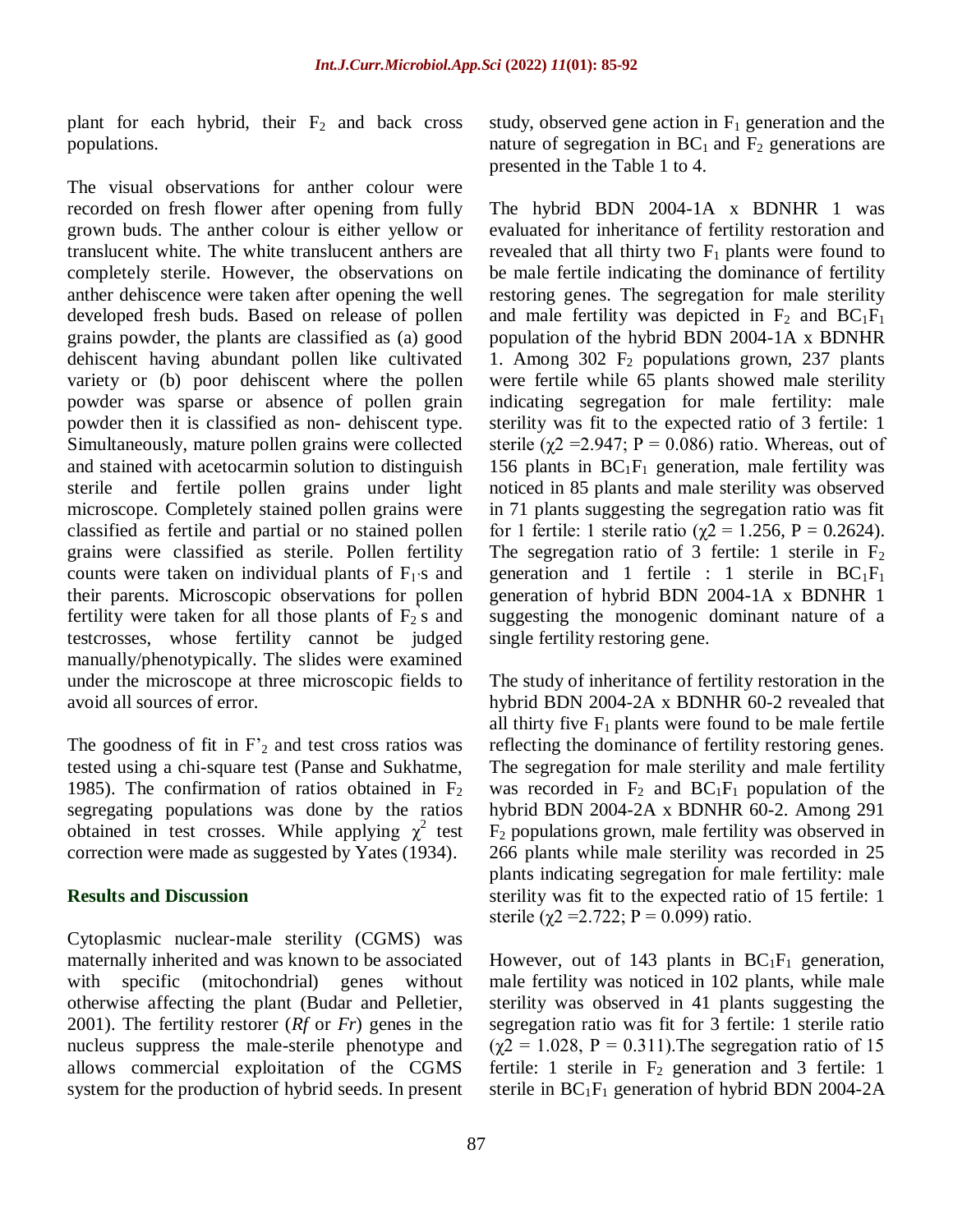x BDNHR 60-2 indicating the two dominant genes with duplicate gene action.

The pollens of hybrid BDN 2004-4A x BDNHR 22- 1-2 was examined for study of inheritance of fertility restoration and observed that all thirty eight  $F_1$  plants were found to be male fertile depicting the dominance of fertility restoring genes. The segregation for male sterility and male fertility was noticeable in  $F_2$  and  $BC_1F_1$  population of the hybrid BDN 2004-4A x BDNHR 22-1-2. Among 275 F<sub>2</sub> populations grown, 213 plants were fertile while 62 plants were male sterile indicating segregation for male fertility: male sterility was fit to the expected ratio of 3 fertile: 1 sterile ( $χ$ 2 = 0.884; P = 0.347) ratio. Whereas, out of 133 plants in  $BC_1F_1$ generation, male fertility was evinced in 76 plants while male sterility was registered in 57 plants suggesting the segregation ratio was fit for 1 fertile: 1 sterile ratio ( $\chi$ 2 = 2.714, P = 0.099). The segregation ratio of 3 fertile: 1 sterile in  $F_2$ generation and 1 fertile: 1 sterile in  $BC_1F_1$ generation of hybrid BDN 2004-4A x BDNHR 22- 1-2 suggesting the monogenic dominant nature of a single fertility restoring gene governed fertility restiration in this cross.

When compared the thirty six  $F_1$  plants for fertility restoration in the hybrid BSMR 736A x BDNHR 21-2, it was observed that all plants had male fertility which was governed by the dominance of fertility restoring genes. When this cross was advanced to  $F_2$  and  $BC_1F_1$  generations, segregation for male sterility and male fertility was noticed.

Out of  $262 \text{ F}_2$  populations grown, 204 plants were fertile while 58 plants were male sterile indicating segregation for male fertility: male sterility was fit to the expected ratio of 3 fertile: 1 sterile ratio (χ2  $=1.145$ ; P = 0.2845). In BC<sub>1</sub>F<sub>1</sub> generation, total 145 plants were examined for fertility restoration and evinced that 82 plants showed male fertility while male sterility was observed in 63 plants suggesting the segregation ratio was fit for 1 fertile: 1 sterile ratio ( $\gamma$ 2 = 2.490, P = 0.1145). The segregation ratio of 3 fertile: 1 sterile in  $F_2$  generation and 1 fertile: 1

sterile in  $BC_1F_1$  generation of hybrid BSMR 736A x BDNHR 21-2 suggested the fertility restoration was predominantly due to monogenic dominant gene action with single fertility restoring gene in pigeonpea.

The four hybrids *viz.* BDN 2004-1A x BDNHR 1, BDN 2004-2A x BDNHR 60-2, BDN 2004-4A x BDNHR 22-1-2, BSMR 736A x BDNHR 21-2 were selected on the basis of diversity of parental lines for study of fertility restoration in pigeonpea hybrids. Among these hybrids, the segregation ratio of 3 fertile: 1 sterile in  $F_2$  generation and 1 fertile: 1 sterile in  $BC_1F_1$  generation were observed in three hybrids *viz.* BDN 2004-1A x BDNHR 1, BDN 2004-4A x BDNHR 22-1-2, BSMR 736A x BDNHR 21-2 indicating the fertility restoration was governed by monogenic dominant gene action with single fertility restoring gene in pigeonpea. While only one hybrid *viz.* BDN 2004-2A x BDNHR 60-2 involving restorer from diverse source evinced segregation ratio of 15 fertile: 1 sterile in  $F_2$ generation and 3 fertile: 1 sterile in  $BC_1F_1$ generation of hybrid BDN 2004-2A x BDNHR 60-2. In this hybrid, dominant gene of fertility restoration at either of two loci masked the expression of malesterile recessive alleles at the two loci. These nuclear and cytoplasm gene interactions produced malefertile and male-sterile progenies in  $F_2$  generation in such a way that it modified normal di-hybrid ratio in to 15:1 ratio and produced duplicate gene interaction suggesting the two dominant genes with duplicate gene action in inheritance of fertility restoration in the hybrid BDN 2004-2A x BDNHR 60-2

In the present investigation, it was observed that fertility restoration in three *Cajanus scarabaeoides*  cytoplasm based CGMS pigeonpea hybrids was governed by monogenic dominant single gene, however only one hybrid exhibited two dominant genes with duplicate gene action suggesting that inheritance of fertility restration in *Cajanus scarabaeoides* cytoplasm based CGMS pigeonpea was primarily depend on source and diversity of restorer lines utilized in pigeonpea hybrid development programme.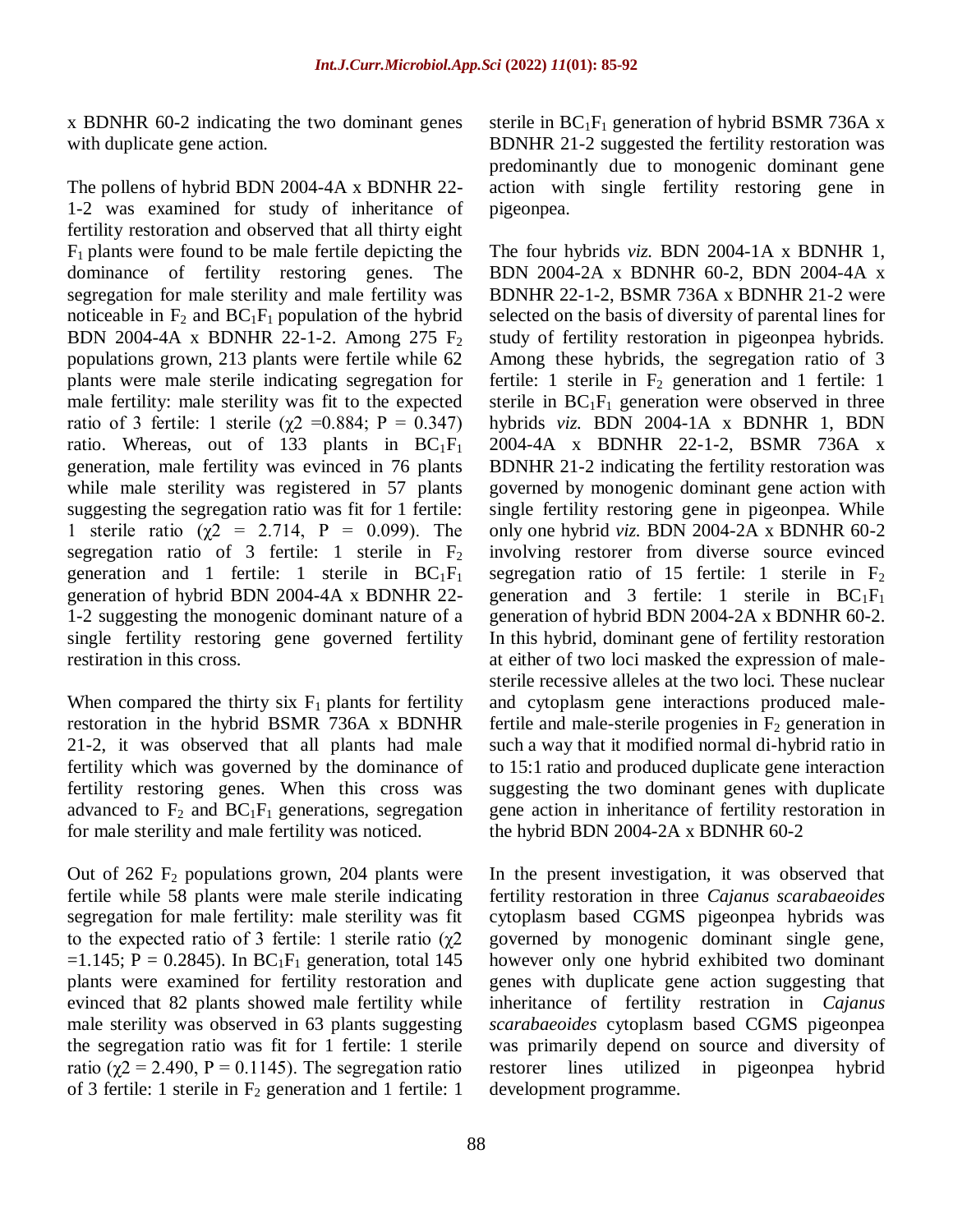| 1. Parents and $F_1$                    |                 |                    |                        |       |                |                                       |  |  |  |  |
|-----------------------------------------|-----------------|--------------------|------------------------|-------|----------------|---------------------------------------|--|--|--|--|
| <b>BDN 2004-1A</b>                      |                 | <b>Sterile</b>     | <b>BDNHR1</b>          |       | Fertile        |                                       |  |  |  |  |
| <b>Class</b>                            |                 | Total plants       | Fertile                |       | <b>Sterile</b> |                                       |  |  |  |  |
| $\mathbf{F}_{1}$                        |                 |                    | 32                     |       | $\theta$       |                                       |  |  |  |  |
| 2. Population of $F_2$                  |                 |                    |                        |       |                |                                       |  |  |  |  |
| <b>Class</b>                            | Observed<br>(0) | Expected<br>E(3:1) | Deviation<br>$(O - E)$ |       | $X^2$          | P value for<br>1 degree of<br>freedom |  |  |  |  |
| Fertile                                 | 237             | 226.5              | 10.5                   | 0.487 |                | 0.086                                 |  |  |  |  |
| <b>Sterile</b>                          | 65              | 75.5               | $-10.5$                |       | 1.460          |                                       |  |  |  |  |
| <b>Total</b>                            | 302             | 302                |                        | 2.947 |                |                                       |  |  |  |  |
| 3. Population of test cross $(BC_1F_1)$ |                 |                    |                        |       |                |                                       |  |  |  |  |
| <b>Class</b>                            | Observed<br>(0) | Expected<br>E(1:1) | Deviation<br>$(O - E)$ |       | $X^2$          | P value for<br>1 degree of<br>freedom |  |  |  |  |
| <b>Fertile</b>                          | 85              | 78                 | 7                      |       | 0.628          | 0.262                                 |  |  |  |  |
| <b>Sterile</b>                          | 71              | 78                 | $-7$                   |       | 0.628          |                                       |  |  |  |  |
| <b>Total</b>                            | 156             | 156                |                        |       | 1.256          |                                       |  |  |  |  |

## **Table.1** Inheritance of fertility restoration in a cross BDN 2004-1 x BDNHR 1

#### **Table.2** Inheritance of fertility restoration in a cross BDN 2004-2 x BDNHR 60-2

| 1. Parents and $F_1$                    |  |                 |                     |                        |                  |                           |                                       |  |  |
|-----------------------------------------|--|-----------------|---------------------|------------------------|------------------|---------------------------|---------------------------------------|--|--|
| <b>BDN 2004-2A</b>                      |  |                 | <b>Sterile</b>      | <b>BDNHR 60-2</b>      |                  | Fertile                   |                                       |  |  |
| <b>Class</b>                            |  | Total plants    | Fertile             |                        | <b>Sterile</b>   |                           |                                       |  |  |
| $\mathbf{F}_{1}$                        |  |                 | 35                  | 35                     |                  | 0                         |                                       |  |  |
| 2. Population of $F_2$                  |  |                 |                     |                        |                  |                           |                                       |  |  |
| <b>Class</b>                            |  | Observed<br>(O) | Expected<br>E(15:1) | Deviation<br>$(O - E)$ | $\rm \text{X}^2$ |                           | P value for 1<br>degree of<br>freedom |  |  |
| <b>Fertile</b>                          |  | 266             | 272.8125            | $-6.8125$              |                  | 0.170                     | 0.099                                 |  |  |
| <b>Sterile</b>                          |  | 25              | 18.1875             | 6.8125                 |                  | 2.552                     |                                       |  |  |
| <b>Total</b>                            |  | 291             | 291                 |                        | 2.722            |                           |                                       |  |  |
| 3. Population of test cross $(BC_1F_1)$ |  |                 |                     |                        |                  |                           |                                       |  |  |
| <b>Class</b>                            |  | Observed<br>(O) | Expected<br>E(3:1)  | Deviation<br>$(O - E)$ |                  | $\overline{\mathrm{X}^2}$ | P value for 1<br>degree of<br>freedom |  |  |
| <b>Fertile</b>                          |  | 102             | 107.25              | $-5.25$                |                  | 0.257                     | 0.311                                 |  |  |
| <b>Sterile</b>                          |  | 41              | 35.75               | 5.25                   |                  | 0.771                     |                                       |  |  |
| <b>Total</b>                            |  | 143             | 143                 |                        |                  | 1.028                     |                                       |  |  |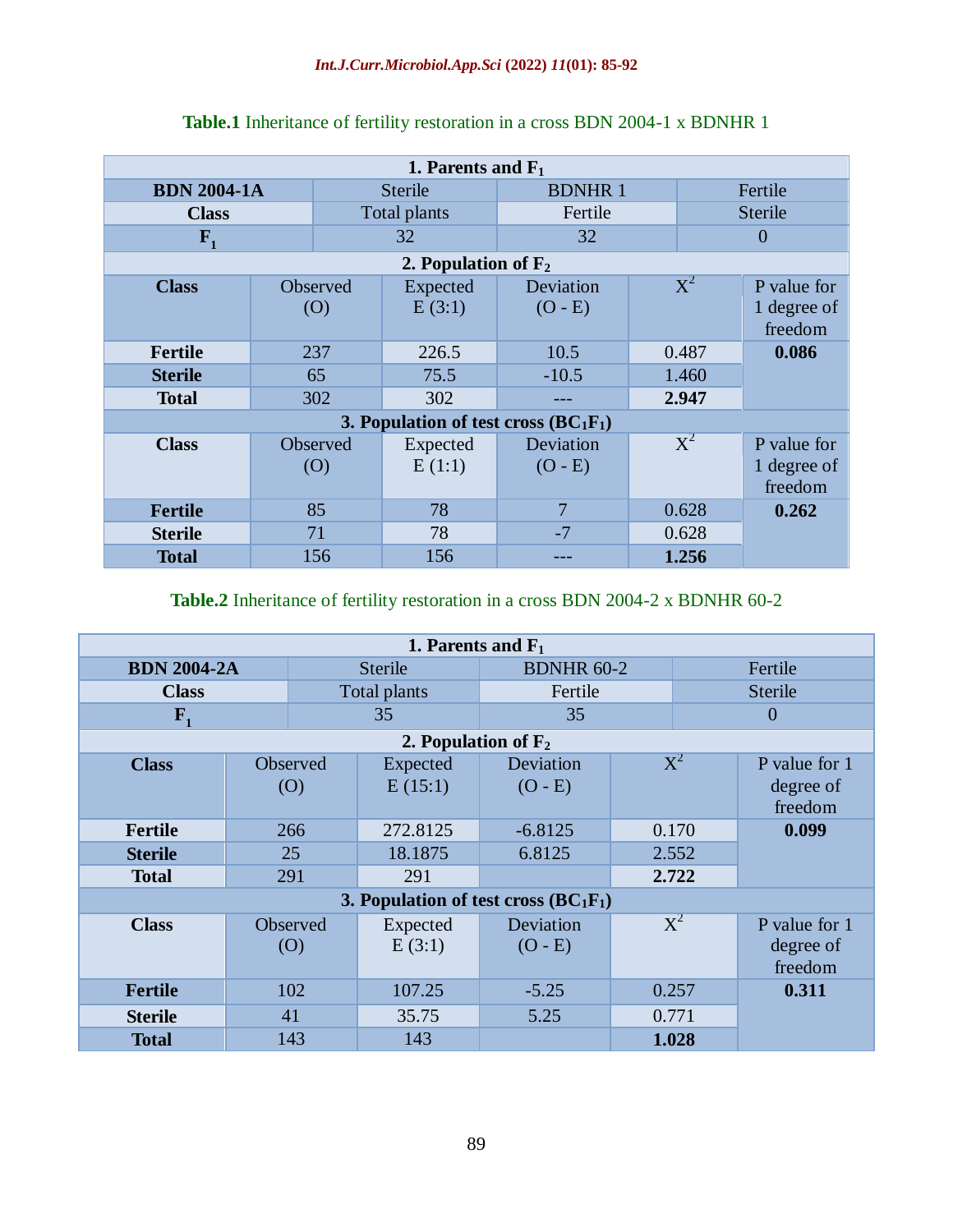| 1. Parents and $F_1$                    |                        |                     |                     |                        |                |                |                                       |  |  |
|-----------------------------------------|------------------------|---------------------|---------------------|------------------------|----------------|----------------|---------------------------------------|--|--|
| <b>BDN 2004-4 A</b>                     |                        | <b>Sterile</b>      | <b>BDNHR 22-1-2</b> |                        | Fertile        |                |                                       |  |  |
| <b>Class</b>                            |                        | <b>Total plants</b> | Fertile             |                        | <b>Sterile</b> |                |                                       |  |  |
| $F_{1}$                                 |                        |                     | 38                  | 38                     |                | $\overline{0}$ |                                       |  |  |
| 2. Population of $F_2$                  |                        |                     |                     |                        |                |                |                                       |  |  |
| <b>Class</b>                            | Observed<br>$\left($ O |                     | Expected<br>E(3:1)  | Deviation<br>$(O - E)$ |                | $X^2$          | P value for 1<br>degree of<br>freedom |  |  |
| Fertile                                 | 213                    |                     | 206.25              | 6.75                   |                | 0.221          | 0.347                                 |  |  |
| <b>Sterile</b>                          | 62                     |                     | 68.75               | $-6.75$                |                | 0.663          |                                       |  |  |
| <b>Total</b>                            | 275                    |                     | 275                 | ---                    | 0.884          |                |                                       |  |  |
| 3. Population of test cross $(BC_1F_1)$ |                        |                     |                     |                        |                |                |                                       |  |  |
| <b>Class</b>                            | Observed<br>(O)        |                     | Expected<br>E(1:1)  | Deviation<br>$(O - E)$ |                | $X^2$          | P value for 1<br>degree of<br>freedom |  |  |
| <b>Fertile</b>                          | 76                     |                     | 66.50               | 9.50                   |                | 1.357          | 0.099                                 |  |  |
| <b>Sterile</b>                          | 57                     |                     | 66.50               | $-9.50$                |                | 1.357          |                                       |  |  |
| <b>Total</b>                            | 133                    |                     | 133                 |                        |                | 2.714          |                                       |  |  |

## **Table.3** Inheritance of fertility restoration in a cross BDN 2004-4A x BDNHR 22-1-2

## **Table.4** Inheritance of fertility restoration in a cross BSMR 736 A x BDNHR 21-2

| 1. Parents and $F_1$                    |                        |                     |                        |       |                |                                       |  |  |  |
|-----------------------------------------|------------------------|---------------------|------------------------|-------|----------------|---------------------------------------|--|--|--|
| <b>BSMR 736 A</b>                       |                        | <b>Sterile</b>      | <b>BDNHR 21-2</b>      |       | Fertile        |                                       |  |  |  |
| <b>Class</b>                            |                        | <b>Total plants</b> | Fertile                |       | <b>Sterile</b> |                                       |  |  |  |
| $F_{1}$                                 |                        | 36                  | 36                     |       | $\overline{0}$ |                                       |  |  |  |
| 2. Population of $F_2$                  |                        |                     |                        |       |                |                                       |  |  |  |
| <b>Class</b>                            | Observed<br>(0)        | Expected<br>E(3:1)  | Deviation<br>$(O - E)$ |       | $X^2$          | P value for 1<br>degree of<br>freedom |  |  |  |
| <b>Fertile</b>                          | 204                    | 196.50              | 7.50                   |       | 0.286          | 0.284                                 |  |  |  |
| <b>Sterile</b>                          | 58                     | 65.50               | $-7.50$                |       | 0.859          |                                       |  |  |  |
| <b>Total</b>                            | 262                    | 262                 | ---                    | 1.145 |                |                                       |  |  |  |
| 3. Population of test cross $(BC_1F_1)$ |                        |                     |                        |       |                |                                       |  |  |  |
| <b>Class</b>                            | Observed<br>$\left($ O | Expected<br>E(1:1)  | Deviation<br>$(O - E)$ |       | $X^2$          | P value for 1<br>degree of<br>freedom |  |  |  |
| <b>Fertile</b>                          | 82                     | 72.5                | 9.5                    |       | 1.245          | 0.115                                 |  |  |  |
| <b>Sterile</b>                          | 63                     | 72.5                | $-9.5$                 |       | 1.245          |                                       |  |  |  |
| <b>Total</b>                            | 145                    | 145                 | ---                    |       | 2.490          |                                       |  |  |  |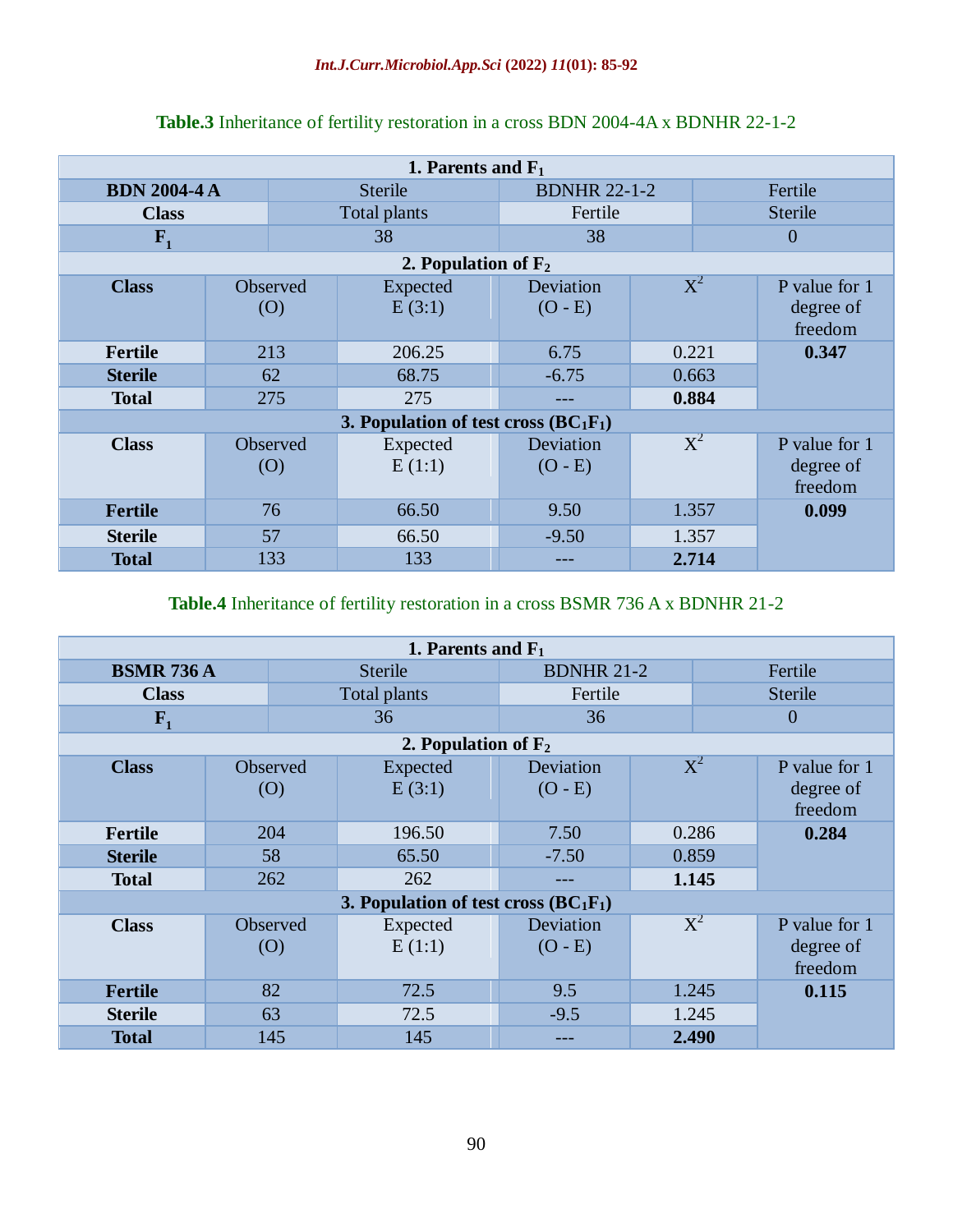These findings were in consonance with earlier observations of Dalvi *et al.,* (2008) who reported that three hybrids *viz.* ICPA 2039 x ICPL 12320, ICPA 2039 x ICPL 11376, and ICPA 2039 x HPL 24-63 segregated in a ratio of 3 fertile : 1 sterile in  $F_2$  generation and 1 fertile : 1 sterile in  $BC_1F_1$ generation indicating the monogenic dominant nature of a single fertility restoring gene while hybrid ICPA 2039 x ICP 10650 segregated two dominant duplicated gene action with a ratio of 15 fertile : 1 sterile in  $F_2$  and 3 fertile : 1 sterile in BC1F1 and one cross ICPA 2039 x ICP 13991 had two complementary gene action of 9 fertile : 7 sterile in  $F_2$  and 1 fertile : 3 sterile in  $BC_1F_1$  for inheritance of fertility restoration in pigeonpea. Further, Saxena et al., (2011) evinced that extraearly-maturing hybrid (ICPA 2089 x PHR 31) was governed by mono gene with the segregation ratio of 3 fertile: 1 sterile in  $F_2$  and 1 fertile : 1 sterile in  $BC<sub>1</sub>F<sub>1</sub>$  while early-maturing hybrids ICPA 2039 x ICPR 2438 and ICPA 2039 x ICPR 2447 and latematuring hybrid ICPA 2043 x ICPR 2671 and ICPA 2043 x ICPR 3497 were governed by digenic duplicate dominant ratio of 15 fertile: 1 sterile in  $F_2$ and 3 fertile : 1 sterile in  $BC_1F_1$ . Similar findings were also obtained by Sawargaonkar *et al.,* (2012) and observed monogenic inheritance (3:1) in the hybrid ICPA 2092 x ICP 2766, however digenic inheritance (15:1) of fertility restoration in the hybrid ICPA 2043 x ICP 2766 in pigeonpea. Similar trends were also observed by Meshram and Patil (2018) indicating the three hybrids *viz*. AKCMS 10A x AKPR 303, AKCMS 11A x AKPR 303, AKCMS 11A x AKPR 359 exhibited a monogenic dominance of fertility restoring gene, while in only one hybrid AKCMS 11A x AKPR 324 exhibited two duplicate dominant genes for fertility restoration in pigeonpea.

Similarly, monogenic and digenic duplicate gene action with complete dominance for fertility restoration in  $F_1$  hybrids derived from CMS lines having A4 cytoplasm was depicted by Choudhary and Singh (2015). However, Saroj *et al*.*,* (2015) revealed four different types of gene interaction i.e. inhibitory. supplementary, masking and

complimentary gene actions showing 13: 3, 9 : 3 : 4, 12 : 3 : 1 and 9 : 7 and 3:1, 1 : 1 : 2, 2 : 1 : 1 and 1 : 3 in  $F_2$  and  $BC_1F_1$  populations, respectively for inheritance of fertility restoration in pigeonpea. The monogenic inheritance for fertility restoration were in conformity with those of Sheikh *et al.,* (2016). Sharma *et al.,* (2018) reported similar results on the basis of plant fertility and pollen viability, the genetic ratios of  $F_2$ ,  $BC_1$ ,  $F_1$  and  $F_3$  populations of hybrid AL 100A  $\times$  AL 1599) revealed that fertility restoration was controlled by two duplicate dominant genes in pigeonpea.

The information generated on inheritance of fertility restoration will help in knowing the selection of breeding methods and further transfer of fertility restorer genes in to elite backgrounds. The number of genes identified will help to transfer in to other genotype by backcross methods. The data on fertility restoration of restorer lines may be used for diversification and for development of heterotic cross combinations.

#### **References**

- Budar, Francoise and Georges, Pelleter. 2001. Male sterility in plants: Occurrence, determination, significance and use. *Sciences de la vie*.  $324(6) : 543-550.$
- Choudhary, A. K. and Singh, I. P. 2015. A study on comparative fertility restoration in  $A_2$  and  $A_4$ cytoplasms and its implication in breeding hybrid pigeonpea [*Cajanus cajan* (L.) Millspaugh]. *American J. Plant Sciences*. 6(2): 385-391.
- Dalvi, V. A., Saxena, K. B. and Madrap, I. A. 2008.. Fertility Restoration in Cytoplasmic- Nuclear Male-Sterile Lines Derived from three Wild Relatives of Pigeonpea. *J. Heredity*. 99(6): 671–673.
- Meshram, M. P. and Patil, A. N. 2018. Genetics of fertility restoration in  $A_2$  cytoplasm based hybrids of pigeonpea [*Cajanus cajan* (L.) Millsp.]. *Int. J. Curr. Microbiol. App. Sci.* Special Issue-6: 565-571.
- Saroj, S. K., Singh, M. N. and Yashpal. 2015.